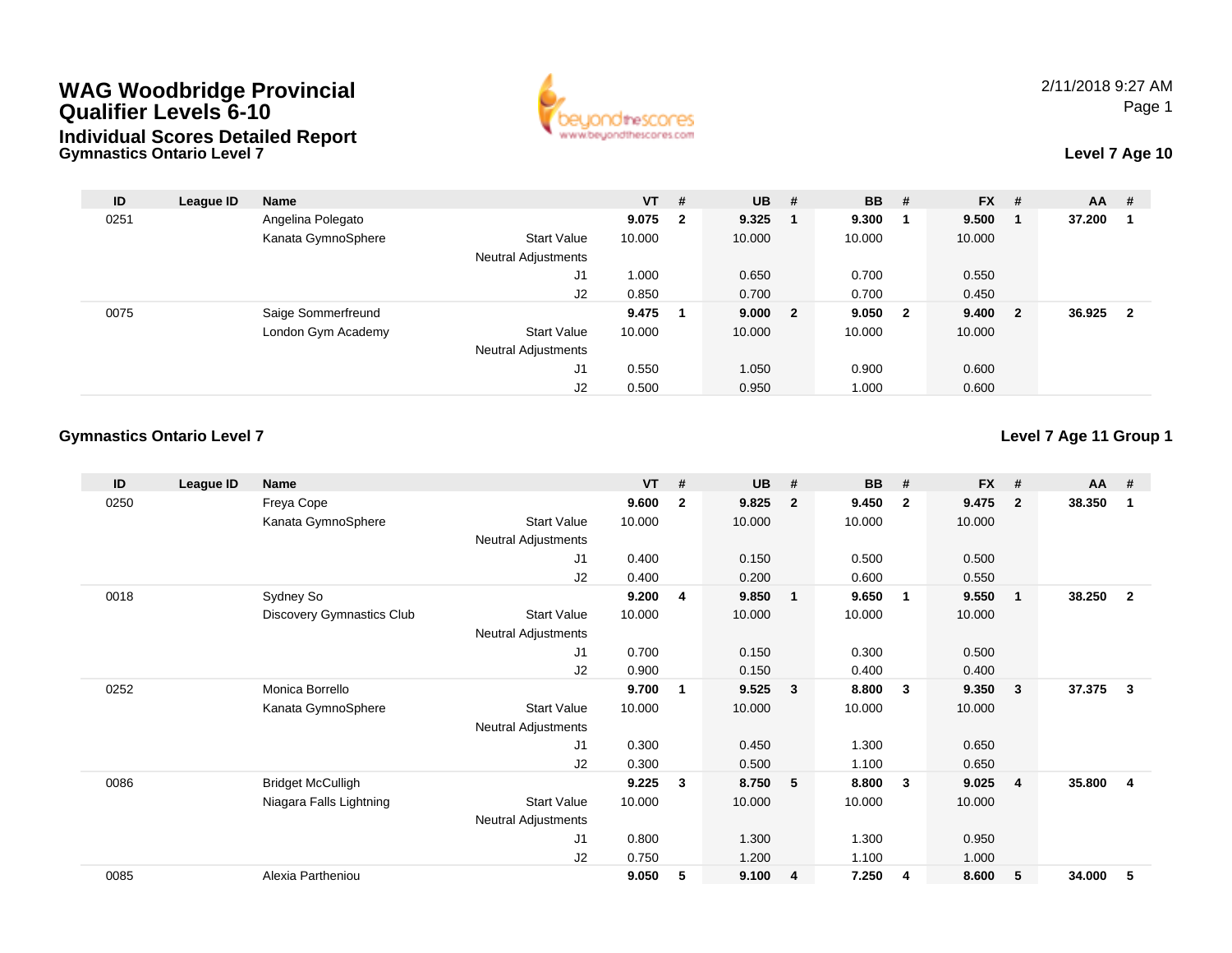

2/11/2018 9:27 AMPage 2

| lual Scores Detailed Report |                            | www.beyondthescores.com |        |       |       |
|-----------------------------|----------------------------|-------------------------|--------|-------|-------|
| Niagara Falls Lightning     | <b>Start Value</b>         | 10.000                  | 10.000 | 9.500 | 9.700 |
|                             | <b>Neutral Adjustments</b> |                         |        |       |       |
|                             |                            | 0.900                   | 0.800  | 2.500 | 1.050 |
|                             | ∠ل                         | 000.1                   | 1.000  | 2.000 | .150  |

### **Gymnastics Ontario Level 7**

**Level 7 Age 12 Group 1**

| ID   | League ID | <b>Name</b>                |                            | $VT$ #       |                          | UB           | #                        | <b>BB</b>    | #                        | <b>FX</b>    | #                        | AA     | #                        |
|------|-----------|----------------------------|----------------------------|--------------|--------------------------|--------------|--------------------------|--------------|--------------------------|--------------|--------------------------|--------|--------------------------|
| 0070 |           | Samantha Grover            |                            | X.XXX        | $\overline{\phantom{a}}$ | X.XXX        | $\overline{\phantom{a}}$ | <b>X.XXX</b> | $\overline{\phantom{a}}$ | <b>X.XXX</b> | $\overline{\phantom{a}}$ | 0.000  | $\overline{\phantom{a}}$ |
| 0176 |           | Alexandra Leblanc          |                            | <b>X.XXX</b> | $\overline{\phantom{a}}$ | <b>X.XXX</b> | $\overline{\phantom{a}}$ | <b>X.XXX</b> | $\overline{\phantom{a}}$ | <b>X.XXX</b> | $\overline{\phantom{a}}$ | 0.000  | $\overline{\phantom{a}}$ |
| 0015 |           | Kate Fischer               |                            | 9.575        | $\overline{1}$           | 9.450        | $\overline{2}$           | 9.450        | $\overline{1}$           | 9.400        | $\overline{2}$           | 37.875 | $\mathbf{1}$             |
|      |           | Discovery Gymnastics Club  | <b>Start Value</b>         | 10.000       |                          | 10.000       |                          | 10.000       |                          | 10.000       |                          |        |                          |
|      |           |                            | <b>Neutral Adjustments</b> |              |                          |              |                          |              |                          |              |                          |        |                          |
|      |           |                            | J <sub>1</sub>             | 0.450        |                          | 0.550        |                          | 0.500        |                          | 0.600        |                          |        |                          |
|      |           |                            | J2                         | 0.400        |                          | 0.550        |                          | 0.600        |                          | 0.600        |                          |        |                          |
| 0082 |           | Madilyn Ferreira           |                            | 9.300        | $\mathbf{3}$             | 9.000        | $\overline{\mathbf{4}}$  | 9.375        | $\overline{\mathbf{2}}$  | 9.450        | $\overline{1}$           | 37.125 | $\overline{2}$           |
|      |           | London Gym Academy         | <b>Start Value</b>         | 10.000       |                          | 10.000       |                          | 10.000       |                          | 10.000       |                          |        |                          |
|      |           |                            | <b>Neutral Adjustments</b> |              |                          |              |                          |              |                          |              |                          |        |                          |
|      |           |                            | J1                         | 0.700        |                          | 0.900        |                          | 0.700        |                          | 0.550        |                          |        |                          |
|      |           |                            | J2                         | 0.700        |                          | 1.100        |                          | 0.550        |                          | 0.550        |                          |        |                          |
| 0068 |           | Alexandra Estabrooks       |                            | 9.350        | $\overline{2}$           | 9.275        | $\mathbf{3}$             | 8.975        | 5                        | 9.200        | $\overline{4}$           | 36.800 | $\overline{\mathbf{3}}$  |
|      |           | <b>KSG Aurora</b>          | <b>Start Value</b>         | 10.000       |                          | 10.000       |                          | 10.000       |                          | 10.000       |                          |        |                          |
|      |           |                            | <b>Neutral Adjustments</b> |              |                          |              |                          |              |                          |              |                          |        |                          |
|      |           |                            | J1                         | 0.600        |                          | 0.650        |                          | 1.050        |                          | 0.750        |                          |        |                          |
|      |           |                            | J2                         | 0.700        |                          | 0.800        |                          | 1.000        |                          | 0.850        |                          |        |                          |
| 0079 |           | Emma Crowell               |                            | 9.350        | $\overline{2}$           | 9.600        | $\mathbf{1}$             | 8.650        | 6                        | 9.100        | 6                        | 36.700 | $\overline{4}$           |
|      |           | London Gym Academy         | <b>Start Value</b>         | 10.000       |                          | 10.000       |                          | 10.000       |                          | 10.000       |                          |        |                          |
|      |           |                            | <b>Neutral Adjustments</b> |              |                          |              |                          |              |                          |              |                          |        |                          |
|      |           |                            | J1                         | 0.700        |                          | 0.500        |                          | 1.400        |                          | 1.000        |                          |        |                          |
|      |           |                            | J2                         | 0.600        |                          | 0.300        |                          | 1.300        |                          | 0.800        |                          |        |                          |
| 0067 |           | Isabelle Danailov          |                            | 8.750        | 5                        | 9.600        | $\overline{1}$           | 9.075        | $\overline{4}$           | 9.250        | $\overline{\mathbf{3}}$  | 36.675 | 5                        |
|      |           | <b>KSG Aurora</b>          | <b>Start Value</b>         | 10.000       |                          | 10.000       |                          | 10.000       |                          | 10.000       |                          |        |                          |
|      |           |                            | <b>Neutral Adjustments</b> |              |                          |              |                          |              |                          |              |                          |        |                          |
|      |           |                            | J <sub>1</sub>             | 1.300        |                          | 0.300        |                          | 0.950        |                          | 0.700        |                          |        |                          |
|      |           |                            | J2                         | 1.200        |                          | 0.500        |                          | 0.900        |                          | 0.800        |                          |        |                          |
| 0152 |           | Brianna Wiseman            |                            | 9.125        | 4                        | 8.250        | 5                        | 9.300        | $\mathbf{3}$             | 9.150        | 5                        | 35.825 | 6                        |
|      |           | <b>Winstars Gymnastics</b> | <b>Start Value</b>         | 10.000       |                          | 10.000       |                          | 10.000       |                          | 10.000       |                          |        |                          |
|      |           |                            | <b>Neutral Adjustments</b> |              |                          |              |                          |              |                          |              |                          |        |                          |
|      |           |                            | J1                         | 0.850        |                          | 1.800        |                          | 0.700        |                          | 0.800        |                          |        |                          |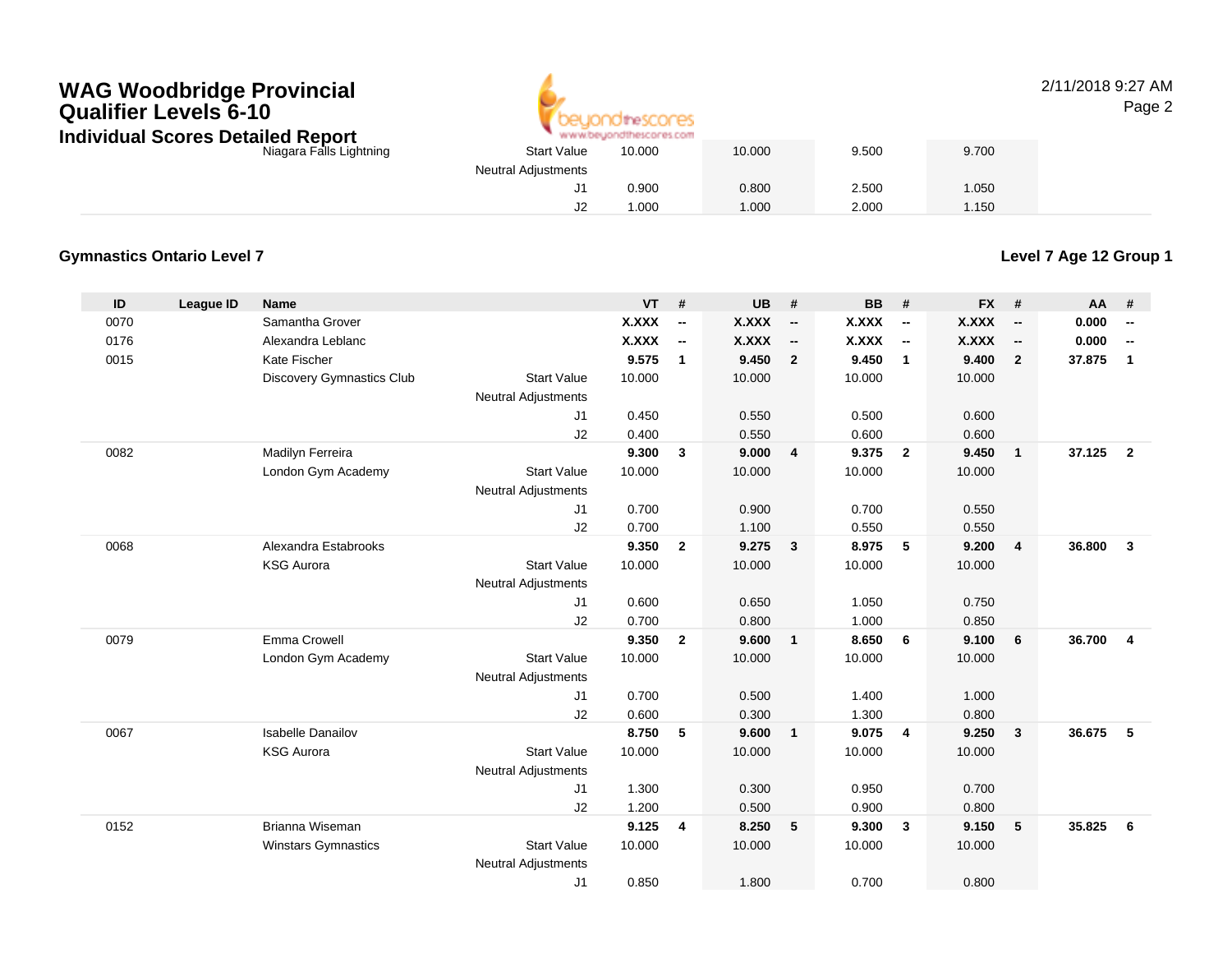

2/11/2018 9:27 AMPage 3

**Level 7 Age 13 Group 1**

#### **Gymnastics Ontario Level 7**

| ID   | <b>League ID</b> | <b>Name</b>                      |                            | <b>VT</b> | #              | <b>UB</b> | #              | <b>BB</b> | #            | <b>FX</b> | #                       | AA     | #              |
|------|------------------|----------------------------------|----------------------------|-----------|----------------|-----------|----------------|-----------|--------------|-----------|-------------------------|--------|----------------|
| 0017 |                  | Kylie Sieradzki                  |                            | 9.625     | $\mathbf 1$    | 9.125     | $\overline{2}$ | 9.225     | $\mathbf{2}$ | 9.200     | 3                       | 37.175 | $\overline{1}$ |
|      |                  | <b>Discovery Gymnastics Club</b> | <b>Start Value</b>         | 10.000    |                | 10.000    |                | 9.900     |              | 10.000    |                         |        |                |
|      |                  |                                  | <b>Neutral Adjustments</b> |           |                |           |                |           |              |           |                         |        |                |
|      |                  |                                  | J1                         | 0.400     |                | 0.850     |                | 0.700     |              | 0.800     |                         |        |                |
|      |                  |                                  | J2                         | 0.350     |                | 0.900     |                | 0.650     |              | 0.800     |                         |        |                |
| 0148 |                  | <b>Hailey Pollinger</b>          |                            | 9.450     | $\overline{2}$ | 8.600     | 3              | 9.425     | $\mathbf{1}$ | 9.575     | $\mathbf{1}$            | 37.050 | $\overline{2}$ |
|      |                  | Winstars Gymnastics              | <b>Start Value</b>         | 10.000    |                | 10.000    |                | 10.000    |              | 10.000    |                         |        |                |
|      |                  |                                  | <b>Neutral Adjustments</b> |           |                |           |                |           |              |           |                         |        |                |
|      |                  |                                  | J <sub>1</sub>             | 0.600     |                | 1.450     |                | 0.600     |              | 0.450     |                         |        |                |
|      |                  |                                  | J2                         | 0.500     |                | 1.350     |                | 0.550     |              | 0.400     |                         |        |                |
| 0151 |                  | Naomi Iler                       |                            | 9.100     | $\mathbf{3}$   | 9.250     | $\overline{1}$ | 8.925     | 4            | 9.275     | $\overline{2}$          | 36.550 | 3              |
|      |                  | Winstars Gymnastics              | <b>Start Value</b>         | 10.000    |                | 10.000    |                | 10.000    |              | 10.000    |                         |        |                |
|      |                  |                                  | <b>Neutral Adjustments</b> |           |                |           |                |           |              |           |                         |        |                |
|      |                  |                                  | J <sub>1</sub>             | 0.900     |                | 0.700     |                | 1.150     |              | 0.700     |                         |        |                |
|      |                  |                                  | J2                         | 0.900     |                | 0.800     |                | 1.000     |              | 0.750     |                         |        |                |
| 0122 |                  | Jacqueline Adamo                 |                            | 9.000     | $\overline{4}$ | 8.300     | $\overline{4}$ | 9.100     | 3            | 9.100     | 4                       | 35.500 | $\overline{4}$ |
|      |                  | University of Toronto            | <b>Start Value</b>         | 10.000    |                | 10.000    |                | 10.000    |              | 10.000    |                         |        |                |
|      |                  |                                  | <b>Neutral Adjustments</b> |           |                |           |                |           |              |           |                         |        |                |
|      |                  |                                  | J <sub>1</sub>             | 1.050     |                | 1.800     |                | 0.900     |              | 0.900     |                         |        |                |
|      |                  |                                  | J2                         | 0.950     |                | 1.600     |                | 0.900     |              | 0.900     |                         |        |                |
| 0183 |                  | <b>Isabella Sofos</b>            |                            | 8.100     | 5              | 7.850     | 5              | 8.825     | 5            | 9.100     | $\overline{\mathbf{4}}$ | 33.875 | - 5            |
|      |                  | Richmond Hill Gymnastics Club    | <b>Start Value</b>         | 10.000    |                | 10.000    |                | 10.000    |              | 10.000    |                         |        |                |
|      |                  |                                  | <b>Neutral Adjustments</b> |           |                |           |                |           |              |           |                         |        |                |
|      |                  |                                  | J1                         | 1.900     |                | 2.300     |                | 1.150     |              | 0.950     |                         |        |                |
|      |                  |                                  | J2                         | 1.900     |                | 2.000     |                | 1.200     |              | 0.850     |                         |        |                |

### **Gymnastics Ontario Level 7**

#### **Level 7 Age 14 Group 1**

| ID   | League ID | Name               |                            | VT     | # | <b>UB</b> | <b>BB</b> | <b>FX</b> | AA     | # |
|------|-----------|--------------------|----------------------------|--------|---|-----------|-----------|-----------|--------|---|
| 0078 |           | Alison Brown       |                            | 9.800  |   | 9.800     | 9.450     | 9.325     | 38.375 |   |
|      |           | London Gym Academy | <b>Start Value</b>         | 10.000 |   | 10.000    | 10.000    | 10.000    |        |   |
|      |           |                    | <b>Neutral Adjustments</b> |        |   |           |           |           |        |   |
|      |           |                    | J1.                        | 0.200  |   | 0.200     | 0.500     | 0.700     |        |   |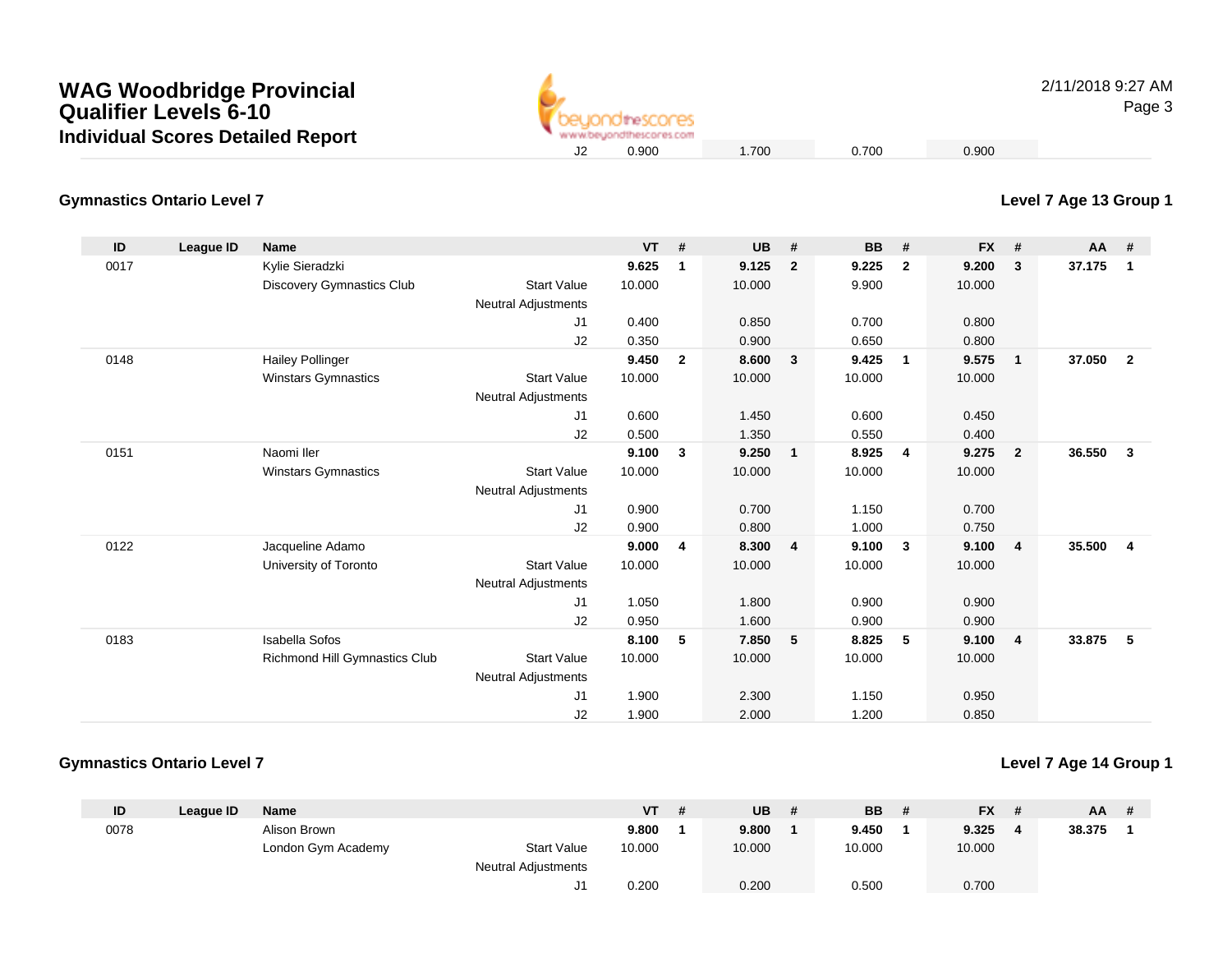# **WAG Woodbridge Provincial Qualifier Levels 6-10**



Page 4

|      | Individual Scores Detailed Report   |                            | www.beyondthescores.com |                |              |                          |        |                          |        |                         |        |                |
|------|-------------------------------------|----------------------------|-------------------------|----------------|--------------|--------------------------|--------|--------------------------|--------|-------------------------|--------|----------------|
|      |                                     | J2                         | 0.200                   |                | 0.200        |                          | 0.600  |                          | 0.650  |                         |        |                |
| 0027 | Audrey Calderon                     |                            | 9.200                   | 4              | 9.550        | $\overline{2}$           | 9.275  | $\overline{2}$           | 9.475  | $\blacksquare$          | 37.500 | $\overline{2}$ |
|      | Ajax Acro's Gym Club                | <b>Start Value</b>         | 10.000                  |                | 10.000       |                          | 10.000 |                          | 10.000 |                         |        |                |
|      |                                     | <b>Neutral Adjustments</b> |                         |                |              |                          |        |                          |        |                         |        |                |
|      |                                     | J <sub>1</sub>             | 0.800                   |                | 0.450        |                          | 0.700  |                          | 0.650  |                         |        |                |
|      |                                     | J2                         | 0.800                   |                | 0.450        |                          | 0.750  |                          | 0.400  |                         |        |                |
| 0171 | Katia Dombrovski                    |                            | 9.575                   | $\overline{2}$ | 8.825        | 3                        | 8.700  | 4                        | 9.250  | 5                       | 36.350 | $\mathbf{3}$   |
|      | Woodbridge Academy of<br>Gymnastics | <b>Start Value</b>         | 10.000                  |                | 10.000       |                          | 10.000 |                          | 10.000 |                         |        |                |
|      |                                     | <b>Neutral Adjustments</b> |                         |                |              |                          |        |                          |        |                         |        |                |
|      |                                     | J1                         | 0.450                   |                | 1.200        |                          | 1.400  |                          | 0.750  |                         |        |                |
|      |                                     | J2                         | 0.400                   |                | 1.150        |                          | 1.200  |                          | 0.750  |                         |        |                |
| 0096 | <b>Hailey Luu</b>                   |                            | 8.975                   | 6              | 8.775        | 4                        | 8.975  | 3                        | 9.075  | 6                       | 35.800 | $\overline{4}$ |
|      | Richmond Hill Gymnastics Club       | <b>Start Value</b>         | 10.000                  |                | 10.000       |                          | 10.000 |                          | 10.000 |                         |        |                |
|      |                                     | <b>Neutral Adjustments</b> |                         |                |              |                          |        |                          |        |                         |        |                |
|      |                                     | J1                         | 1.050                   |                | 1.250        |                          | 1.000  |                          | 1.000  |                         |        |                |
|      |                                     | J2                         | 1.000                   |                | 1.200        |                          | 1.050  |                          | 0.850  |                         |        |                |
| 0192 | Keandra Scott-Bramwell              |                            | 9.100                   | 5              | 8.150        | 5                        | 7.850  | 5                        | 9.425  | $\overline{\mathbf{2}}$ | 34.525 | - 5            |
|      | <b>Gymnastic Giants</b>             | <b>Start Value</b>         | 10.000                  |                | 10.000       |                          | 10.000 |                          | 10.000 |                         |        |                |
|      |                                     | <b>Neutral Adjustments</b> |                         |                |              |                          |        |                          |        |                         |        |                |
|      |                                     | J <sub>1</sub>             | 0.850                   |                | 1.900        |                          | 2.300  |                          | 0.500  |                         |        |                |
|      |                                     | J <sub>2</sub>             | 0.950                   |                | 1.800        |                          | 2.000  |                          | 0.650  |                         |        |                |
| 0191 | Victoria JnBaptiste                 |                            | 9.275                   | $\mathbf{3}$   | <b>X.XXX</b> | $\overline{\phantom{a}}$ | X.XXX  | $\overline{\phantom{a}}$ | 9.350  | $\mathbf{3}$            | 18.625 | - 6            |
|      | Northumberland                      | <b>Start Value</b>         | 10.000                  |                |              |                          |        |                          | 10.000 |                         |        |                |
|      |                                     | <b>Neutral Adjustments</b> |                         |                |              |                          |        |                          |        |                         |        |                |
|      |                                     | J1                         | 0.750                   |                |              |                          |        |                          | 0.600  |                         |        |                |
|      |                                     | J2                         | 0.700                   |                |              |                          |        |                          | 0.700  |                         |        |                |

#### **Gymnastics Ontario Level 7**

**Level 7 Age 15**

| ID   | League ID | <b>Name</b>                |                            | $VT$ # |   | <b>UB</b> | # | <b>BB</b> | #   | <b>FX</b> | -# | $AA$ # |   |
|------|-----------|----------------------------|----------------------------|--------|---|-----------|---|-----------|-----|-----------|----|--------|---|
| 0212 |           | Libby Walker               |                            | 8.850  | 3 | 9.625     |   | 9.250     | - 2 | 9.375     | -3 | 37.100 |   |
|      |           | <b>Glendon Gymnastics</b>  | <b>Start Value</b>         | 10.000 |   | 10.000    |   | 10.000    |     | 10.000    |    |        |   |
|      |           |                            | <b>Neutral Adjustments</b> |        |   |           |   |           |     |           |    |        |   |
|      |           |                            | J1                         | .200   |   | 0.400     |   | 0.700     |     | 0.600     |    |        |   |
|      |           |                            | J2                         | 1.100  |   | 0.350     |   | 0.800     |     | 0.650     |    |        |   |
| 0150 |           | Jaida Ball                 |                            | 9.400  |   | 9.375 2   |   | 8.850     | - 3 | 9.400     | 2  | 37.025 | 2 |
|      |           | <b>Winstars Gymnastics</b> | <b>Start Value</b>         | 10.000 |   | 10.000    |   | 10.000    |     | 10.000    |    |        |   |
|      |           |                            | <b>Neutral Adjustments</b> |        |   |           |   |           |     |           |    |        |   |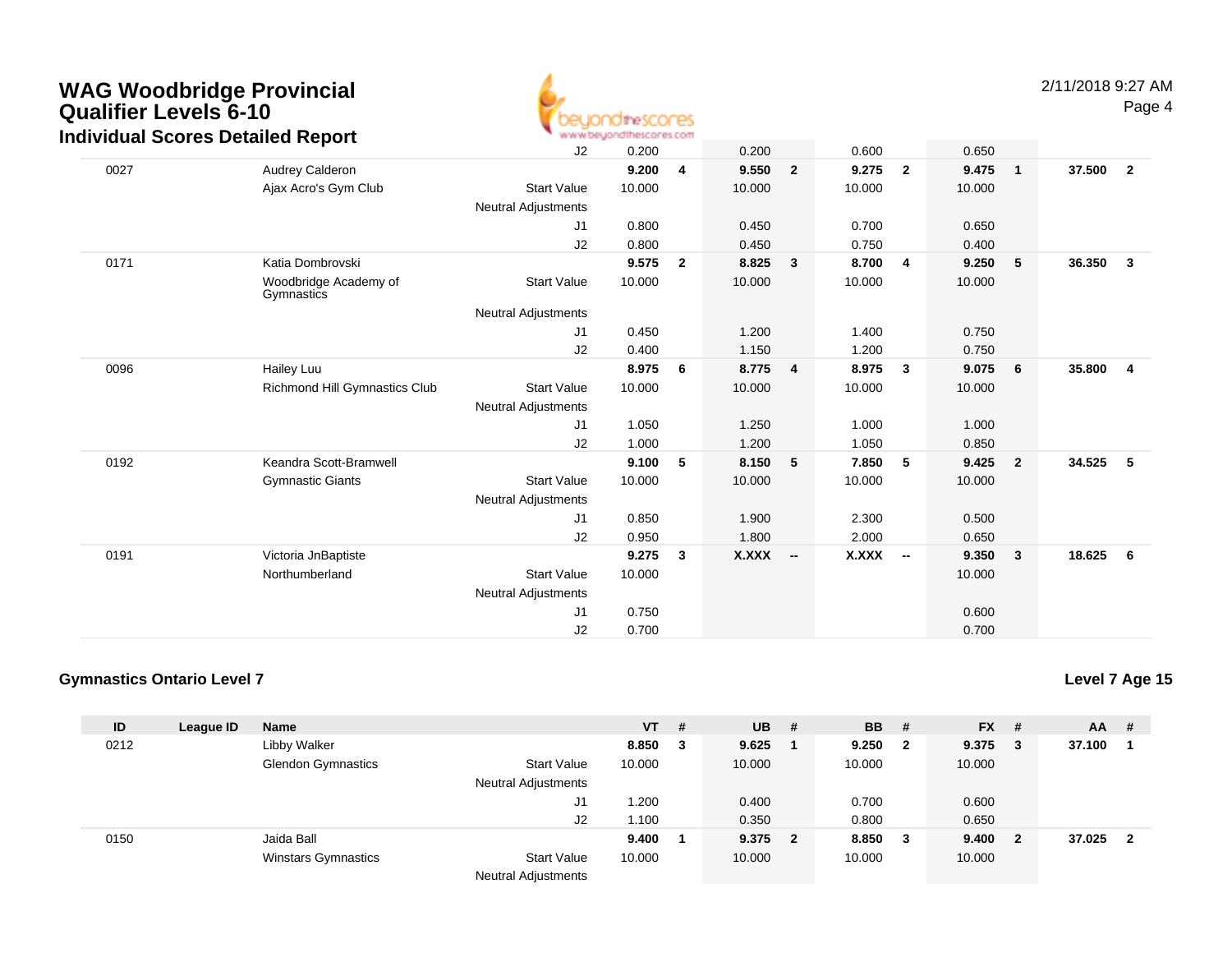

2/11/2018 9:27 AMPage 5

|      | an naaan 8001 00 Botanoa Roport     |                            |        |              |         |                         |        |                |        |                |        |    |
|------|-------------------------------------|----------------------------|--------|--------------|---------|-------------------------|--------|----------------|--------|----------------|--------|----|
|      |                                     | J <sub>1</sub>             | 0.500  |              | 0.700   |                         | 1.200  |                | 0.700  |                |        |    |
|      |                                     | J2                         | 0.700  |              | 0.550   |                         | 1.100  |                | 0.500  |                |        |    |
| 0181 | Julia Tsaknis                       |                            | 9.400  |              | 8.750 4 |                         | 9.325  | -1             | 9.200  | $\overline{4}$ | 36.675 | -3 |
|      | Woodbridge Academy of<br>Gymnastics | <b>Start Value</b>         | 10.000 |              | 9.500   |                         | 10.000 |                | 10.000 |                |        |    |
|      |                                     | <b>Neutral Adjustments</b> |        |              |         |                         |        |                |        |                |        |    |
|      |                                     | J <sub>1</sub>             | 0.600  |              | 0.700   |                         | 0.700  |                | 0.700  |                |        |    |
|      |                                     | J2                         | 0.600  |              | 0.800   |                         | 0.650  |                | 0.900  |                |        |    |
| 0102 | Leiah Nay                           |                            | 9.100  | $\mathbf{2}$ | 8.850   | $\overline{\mathbf{3}}$ | 8.750  | $\overline{4}$ | 9.475  | -1             | 36.175 | 4  |
|      | Richmond Hill Gymnastics Club       | <b>Start Value</b>         | 10.000 |              | 10.000  |                         | 9.500  |                | 10.000 |                |        |    |
|      |                                     | <b>Neutral Adjustments</b> |        |              |         |                         |        |                |        |                |        |    |
|      |                                     | J1                         | 0.900  |              | 1.200   |                         | 0.750  |                | 0.500  |                |        |    |
|      |                                     | J2                         | 0.900  |              | 1.100   |                         | 0.750  |                | 0.550  |                |        |    |
| 0064 | <b>Rachel Nichols</b>               |                            | 8.600  | 4            | 7.975   | -5                      | 8.650  | - 5            | 8.875  | - 5            | 34.100 | -5 |
|      | Hanover Aerials Gymnastics Club     | <b>Start Value</b>         | 10.000 |              | 9.500   |                         | 9.500  |                | 10.000 |                |        |    |
|      |                                     | <b>Neutral Adjustments</b> |        |              |         |                         |        |                |        |                |        |    |
|      |                                     | J1                         | 1.500  |              | 1.550   |                         | 0.900  |                | 1.200  |                |        |    |
|      |                                     | J2                         | 1.300  |              | 1.500   |                         | 0.800  |                | 1.050  |                |        |    |

#### **Gymnastics Ontario Level 7**

| ID   | League ID | <b>Name</b>                         |                            | <b>VT</b> | #                        | <b>UB</b> | #                        | <b>BB</b>    | #                        | <b>FX</b>    | #                        | <b>AA</b> | #                        |
|------|-----------|-------------------------------------|----------------------------|-----------|--------------------------|-----------|--------------------------|--------------|--------------------------|--------------|--------------------------|-----------|--------------------------|
| 0114 |           | Carsyn Cassidy                      |                            | X.XXX     | $\overline{\phantom{a}}$ | X.XXX     | $\overline{\phantom{a}}$ | <b>X.XXX</b> | $\overline{\phantom{a}}$ | <b>X.XXX</b> | $\overline{\phantom{a}}$ | 0.000     | $\overline{\phantom{a}}$ |
| 0132 |           | Vanessa Liu                         |                            | 9.825     | 1                        | 9.025     | $\overline{2}$           | 8.950        | 4                        | 9.500        | 1                        | 37.300    |                          |
|      |           | University of Toronto               | <b>Start Value</b>         | 10.000    |                          | 10.000    |                          | 9.500        |                          | 10.000       |                          |           |                          |
|      |           |                                     | <b>Neutral Adjustments</b> |           |                          |           |                          |              |                          |              |                          |           |                          |
|      |           |                                     | J1                         | 0.150     |                          | 1.050     |                          | 0.550        |                          | 0.550        |                          |           |                          |
|      |           |                                     | J2                         | 0.200     |                          | 0.900     |                          | 0.550        |                          | 0.450        |                          |           |                          |
| 0179 |           | Lucero Paltin                       |                            | 9.350     | 5                        | 9.000     | $\mathbf{3}$             | 9.400        | $\overline{\mathbf{2}}$  | 9.425        | $\overline{2}$           | 37.175    | $\overline{2}$           |
|      |           | Woodbridge Academy of<br>Gymnastics | <b>Start Value</b>         | 10.000    |                          | 10.000    |                          | 10.000       |                          | 10.000       |                          |           |                          |
|      |           |                                     | <b>Neutral Adjustments</b> |           |                          |           |                          |              |                          |              |                          |           |                          |
|      |           |                                     | J1                         | 0.700     |                          | 0.900     |                          | 0.550        |                          | 0.600        |                          |           |                          |
|      |           |                                     | J <sub>2</sub>             | 0.600     |                          | 1.100     |                          | 0.650        |                          | 0.550        |                          |           |                          |
| 0099 |           | Kira Nishidera                      |                            | 9.400     | 3                        | 8.400     | $\overline{4}$           | 9.600        | -1                       | 9.400        | $\mathbf{3}$             | 36.800    | 3                        |
|      |           | Richmond Hill Gymnastics Club       | <b>Start Value</b>         | 10.000    |                          | 10.000    |                          | 10.000       |                          | 10.000       |                          |           |                          |
|      |           |                                     | <b>Neutral Adjustments</b> |           |                          |           |                          |              |                          |              |                          |           |                          |
|      |           |                                     | J1                         | 0.700     |                          | 1.650     |                          | 0.400        |                          | 0.600        |                          |           |                          |
|      |           |                                     | J2                         | 0.500     |                          | 1.550     |                          | 0.400        |                          | 0.600        |                          |           |                          |
| 0149 |           | Portia Rain Schatz                  |                            | 9.350     | 5                        | 9.100     | -1                       | 9.125        | 3                        | 8.725        | 6                        | 36.300    | 4                        |
|      |           |                                     |                            |           |                          |           |                          |              |                          |              |                          |           |                          |

**Level 7 Age 16+**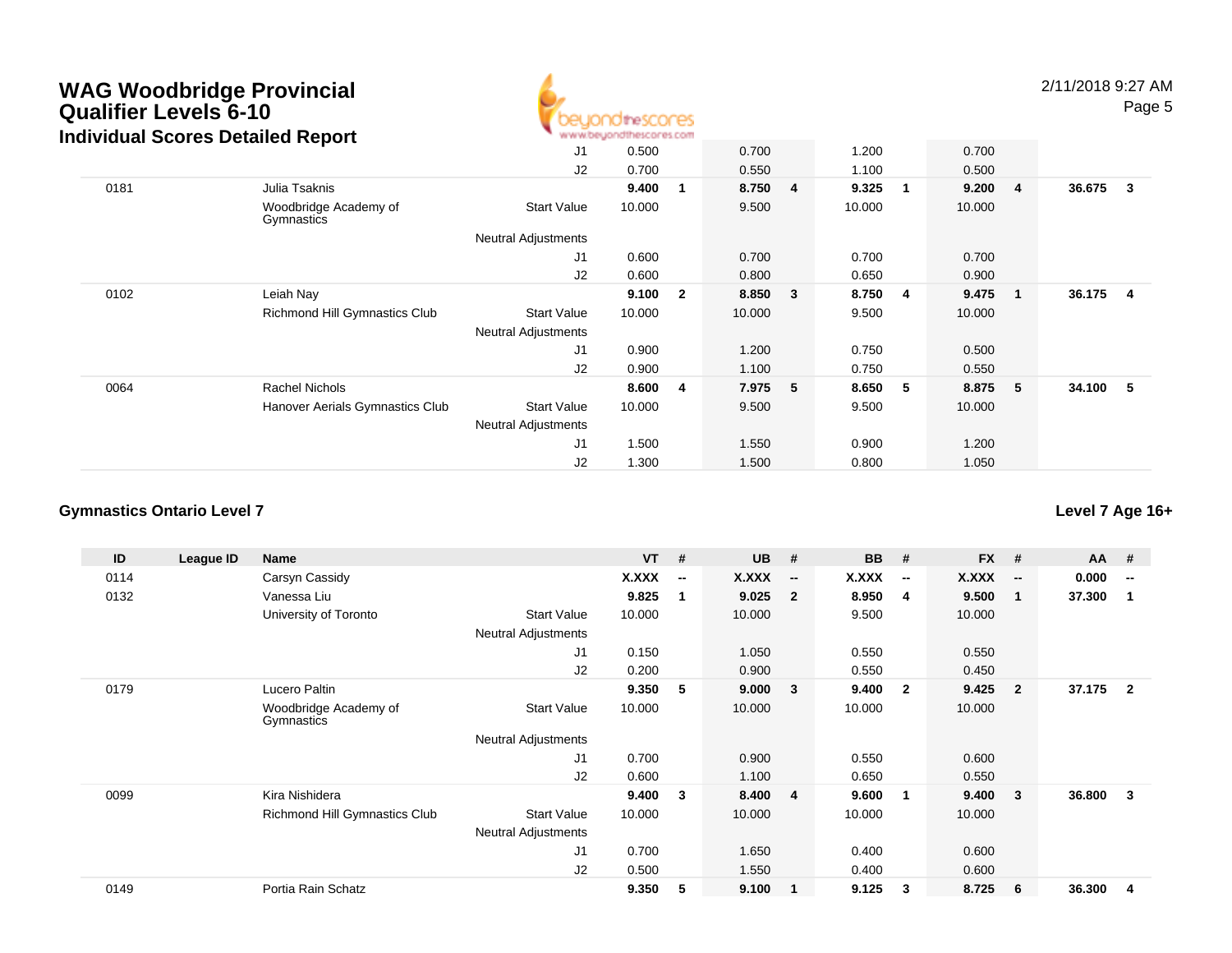## **WAG Woodbridge Provincial Qualifier Levels 6-10**



2/11/2018 9:27 AMPage 6

| <b>Individual Scores Detailed Report</b> |                                 |                            | כם וטטפיניו וטובעט<br>www.beuondthescores.com |              |        |     |        |    |                 |    |        |     |
|------------------------------------------|---------------------------------|----------------------------|-----------------------------------------------|--------------|--------|-----|--------|----|-----------------|----|--------|-----|
|                                          | Winstars Gymnastics             | <b>Start Value</b>         | 10.000                                        |              | 10.000 |     | 10.000 |    | 10.000          |    |        |     |
|                                          |                                 | <b>Neutral Adjustments</b> |                                               |              |        |     |        |    |                 |    |        |     |
|                                          |                                 | J1                         | 0.650                                         |              | 0.950  |     | 0.850  |    | 1.350           |    |        |     |
|                                          |                                 | J2                         | 0.650                                         |              | 0.850  |     | 0.900  |    | 1.200           |    |        |     |
| 0130                                     | Lauren Fong- Hollohan           |                            | 9.500                                         | $\mathbf{2}$ | 8.275  | - 6 | 8.775  | 5  | $9.275 \quad 4$ |    | 35.825 | - 5 |
|                                          | University of Toronto           | <b>Start Value</b>         | 10.000                                        |              | 10.000 |     | 10.000 |    | 10.000          |    |        |     |
|                                          |                                 | <b>Neutral Adjustments</b> |                                               |              |        |     |        |    |                 |    |        |     |
|                                          |                                 | J1                         | 0.500                                         |              | 1.650  |     | 1.300  |    | 0.750           |    |        |     |
|                                          |                                 | J2                         | 0.500                                         |              | 1.800  |     | 1.150  |    | 0.700           |    |        |     |
| 0063                                     | Andi Rahn                       |                            | 9.375 4                                       |              | 8.300  | - 5 | 7.950  | -6 | 9.150           | -5 | 34.775 | - 6 |
|                                          | Hanover Aerials Gymnastics Club | <b>Start Value</b>         | 10.000                                        |              | 9.500  |     | 9.400  |    | 10.000          |    |        |     |
|                                          |                                 | <b>Neutral Adjustments</b> |                                               |              |        |     |        |    |                 |    |        |     |
|                                          |                                 | J <sub>1</sub>             | 0.600                                         |              | 1.200  |     | 1.400  |    | 0.950           |    |        |     |
|                                          |                                 | J <sub>2</sub>             | 0.650                                         |              | 1.200  |     | 1.500  |    | 0.750           |    |        |     |

#### **Gymnastics Ontario Level 7**

#### **Level 7 Age 12 Group 2**

| ID   | League ID | Name                    |                            | $VT$ # |                | <b>UB</b> | #              | <b>BB</b> | #              | <b>FX</b> | #              | <b>AA</b> | #                       |
|------|-----------|-------------------------|----------------------------|--------|----------------|-----------|----------------|-----------|----------------|-----------|----------------|-----------|-------------------------|
| 0110 |           | Haylee Smith            |                            | 9.450  | 1              | 9.675     | $\overline{2}$ | 9.425     | $\overline{2}$ | 9.500     | $\overline{2}$ | 38.050    | -1                      |
|      |           | St. Thomas Elgin        | <b>Start Value</b>         | 10.000 |                | 10.000    |                | 10.000    |                | 10.000    |                |           |                         |
|      |           |                         | Neutral Adjustments        |        |                |           |                |           |                |           |                |           |                         |
|      |           |                         | J <sub>1</sub>             | 0.600  |                | 0.300     |                | 0.600     |                | 0.400     |                |           |                         |
|      |           |                         | J <sub>2</sub>             | 0.500  |                | 0.350     |                | 0.550     |                | 0.600     |                |           |                         |
| 0074 |           | <b>Stella Sakellis</b>  |                            | 9.400  | $\overline{2}$ | 9.600     | $\overline{4}$ | 9.450     | $\mathbf{1}$   | 9.250     | -4             | 37.700    | $\overline{2}$          |
|      |           | London Gym Academy      | <b>Start Value</b>         | 10.000 |                | 10.000    |                | 10.000    |                | 10.000    |                |           |                         |
|      |           |                         | Neutral Adjustments        |        |                |           |                |           |                |           |                |           |                         |
|      |           |                         | J <sub>1</sub>             | 0.600  |                | 0.500     |                | 0.500     |                | 0.850     |                |           |                         |
|      |           |                         | J2                         | 0.600  |                | 0.300     |                | 0.600     |                | 0.650     |                |           |                         |
| 0231 |           | Kayla Shaw              |                            | 9.250  | 3              | 9.625     | $\mathbf{3}$   | 8.850     | 5              | 9.625     | $\overline{1}$ | 37.350    | 3                       |
|      |           | All Star Sports Centre  | <b>Start Value</b>         | 10.000 |                | 10.000    |                | 10.000    |                | 10.000    |                |           |                         |
|      |           |                         | Neutral Adjustments        |        |                |           |                |           |                |           |                |           |                         |
|      |           |                         | J <sub>1</sub>             | 0.700  |                | 0.400     |                | 1.050     |                | 0.300     |                |           |                         |
|      |           |                         | J2                         | 0.800  |                | 0.350     |                | 1.250     |                | 0.450     |                |           |                         |
| 0222 |           | Anne Liu                |                            | 9.200  | 4              | 9.850     | $\mathbf{1}$   | 8.775     | -6             | 9.475     | - 3            | 37.300    | $\overline{\mathbf{4}}$ |
|      |           | Markham Gymnastics Club | <b>Start Value</b>         | 10.000 |                | 10.000    |                | 10.000    |                | 10.000    |                |           |                         |
|      |           |                         | <b>Neutral Adjustments</b> |        |                |           |                |           |                |           |                |           |                         |
|      |           |                         | J <sub>1</sub>             | 0.850  |                | 0.100     |                | 1.350     |                | 0.550     |                |           |                         |
|      |           |                         | J2                         | 0.750  |                | 0.200     |                | 1.100     |                | 0.500     |                |           |                         |
| 0095 |           | Brea Luu                |                            | 9.050  | 5              | 8.500     | $\overline{7}$ | 9.275     | 3              | 9.200     | 5              | 36.025    | 5                       |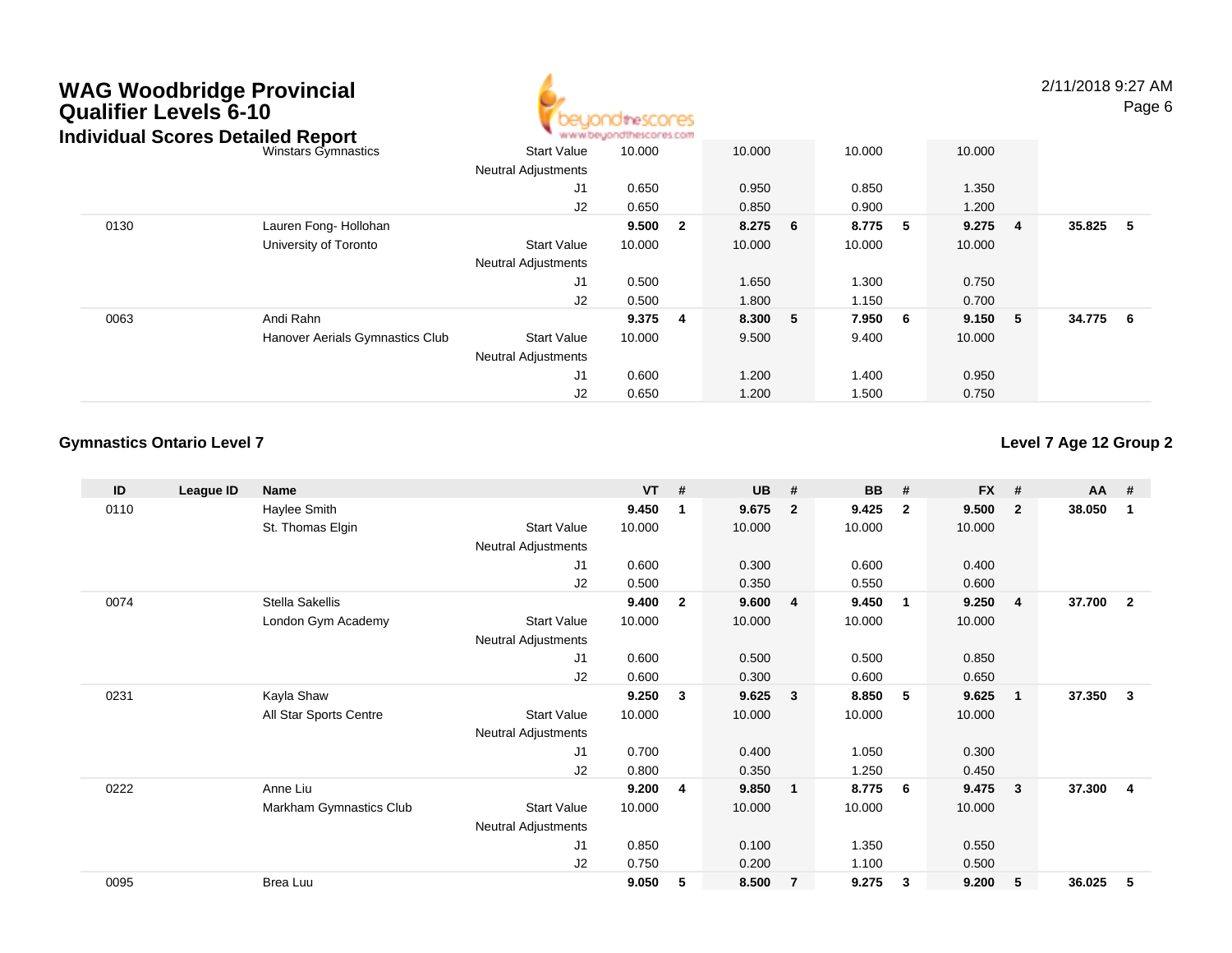

2/11/2018 9:27 AM

Page 7

|      | \dividual Scores Detailed Report |                            | www.beyondthescores.com |                |        |   |        |                |        |                |          |                |
|------|----------------------------------|----------------------------|-------------------------|----------------|--------|---|--------|----------------|--------|----------------|----------|----------------|
|      | Richmond Hill Gymnastics Club    | <b>Start Value</b>         | 10.000                  |                | 10.000 |   | 10.000 |                | 10.000 |                |          |                |
|      |                                  | <b>Neutral Adjustments</b> |                         |                |        |   |        |                |        |                |          |                |
|      |                                  | J <sub>1</sub>             | 1.000                   |                | 1.600  |   | 0.750  |                | 0.750  |                |          |                |
|      |                                  | J2                         | 0.900                   |                | 1.400  |   | 0.700  |                | 0.850  |                |          |                |
| 0111 | Marin Payne                      |                            | 8.950                   | 6              | 8.800  | 5 | 9.000  | 4              | 9.200  | 5              | 35.950 6 |                |
|      | St. Thomas Elgin                 | <b>Start Value</b>         | 10.000                  |                | 10.000 |   | 10.000 |                | 10.000 |                |          |                |
|      |                                  | <b>Neutral Adjustments</b> |                         |                |        |   |        |                |        |                |          |                |
|      |                                  | J <sub>1</sub>             | 1.100                   |                | 1.200  |   | 1.100  |                | 0.800  |                |          |                |
|      |                                  | J2                         | 1.000                   |                | 1.200  |   | 0.900  |                | 0.800  |                |          |                |
| 0094 | Tiki Reid                        |                            | 8.500                   | $\overline{7}$ | 8.700  | 6 | 8.600  | $\overline{7}$ | 9.075  | 6              | 34.875   | $\overline{7}$ |
|      | Richmond Hill Gymnastics Club    | <b>Start Value</b>         | 10.000                  |                | 10.000 |   | 9.500  |                | 10.000 |                |          |                |
|      |                                  | <b>Neutral Adjustments</b> |                         |                |        |   |        |                |        |                |          |                |
|      |                                  | J <sub>1</sub>             | 1.400                   |                | 1.300  |   | 1.000  |                | 0.950  |                |          |                |
|      |                                  | J2                         | 1.600                   |                | 1.300  |   | 0.800  |                | 0.900  |                |          |                |
| 0049 | Jesse Botelho                    |                            | 8.250                   | 8              | 7.400  | 8 | 8.150  | 8              | 8.550  | $\overline{7}$ | 32.350 8 |                |
|      | Greater Napanee GC               | <b>Start Value</b>         | 10.000                  |                | 9.500  |   | 10.000 |                | 10.000 |                |          |                |
|      |                                  | <b>Neutral Adjustments</b> |                         |                |        |   |        |                |        |                |          |                |
|      |                                  | J <sub>1</sub>             | 1.700                   |                | 2.000  |   | 1.900  |                | 1.350  |                |          |                |
|      |                                  | J2                         | 1.800                   |                | 2.200  |   | 1.800  |                | 1.550  |                |          |                |

#### **Gymnastics Ontario Level 7**

**Level 7 Age 13 Group 2**

| ID   | League ID | Name                             |                            | <b>VT</b>    | #                        | <b>UB</b>    | -#                       | <b>BB</b>    | #                        | <b>FX</b>    | #                        | $AA$ # |                          |
|------|-----------|----------------------------------|----------------------------|--------------|--------------------------|--------------|--------------------------|--------------|--------------------------|--------------|--------------------------|--------|--------------------------|
| 0280 |           | Sophie Kerr                      |                            | <b>X.XXX</b> | $\overline{\phantom{a}}$ | <b>X.XXX</b> | $\overline{\phantom{a}}$ | <b>X.XXX</b> | $\overline{\phantom{a}}$ | <b>X.XXX</b> | $\overline{\phantom{a}}$ | 0.000  | $\overline{\phantom{a}}$ |
| 0014 |           | Sonya Chudaeva                   |                            | 9.225        | 4                        | 9.650        | - 1                      | 9.300        | $\mathbf{2}$             | 9.175        | $\mathbf{2}$             | 37.350 |                          |
|      |           | <b>Discovery Gymnastics Club</b> | <b>Start Value</b>         | 10.000       |                          | 10.000       |                          | 10.000       |                          | 10.000       |                          |        |                          |
|      |           |                                  | <b>Neutral Adjustments</b> |              |                          |              |                          |              |                          |              |                          |        |                          |
|      |           |                                  | J1                         | 0.750        |                          | 0.300        |                          | 0.600        |                          | 0.800        |                          |        |                          |
|      |           |                                  | J2                         | 0.800        |                          | 0.400        |                          | 0.800        |                          | 0.850        |                          |        |                          |
| 0185 |           | Zoe Safran                       |                            | 9.450        | $\overline{\mathbf{2}}$  | 9.100        | $\overline{\mathbf{3}}$  | 9.100        | -4                       | 9.350        |                          | 37.000 | $\overline{2}$           |
|      |           | University of Toronto            | <b>Start Value</b>         | 10.000       |                          | 10.000       |                          | 10.000       |                          | 10.000       |                          |        |                          |
|      |           |                                  | <b>Neutral Adjustments</b> |              |                          |              |                          |              |                          |              |                          |        |                          |
|      |           |                                  | J1                         | 0.600        |                          | 1.000        |                          | 1.000        |                          | 0.750        |                          |        |                          |
|      |           |                                  | J2                         | 0.500        |                          | 0.800        |                          | 0.800        |                          | 0.550        |                          |        |                          |
| 0101 |           | Sophie Passifume                 |                            | 9.100        | 5                        | 9.000        | $\overline{4}$           | 9.325        | $\mathbf{1}$             | 9.350        |                          | 36.775 | 3                        |
|      |           | Richmond Hill Gymnastics Club    | <b>Start Value</b>         | 10.000       |                          | 10.000       |                          | 10.000       |                          | 10.000       |                          |        |                          |
|      |           |                                  | <b>Neutral Adjustments</b> |              |                          |              |                          |              |                          |              |                          |        |                          |
|      |           |                                  | J1                         | 0.800        |                          | 1.000        |                          | 0.600        |                          | 0.600        |                          |        |                          |
|      |           |                                  | J2                         | 1.000        |                          | 1.000        |                          | 0.750        |                          | 0.700        |                          |        |                          |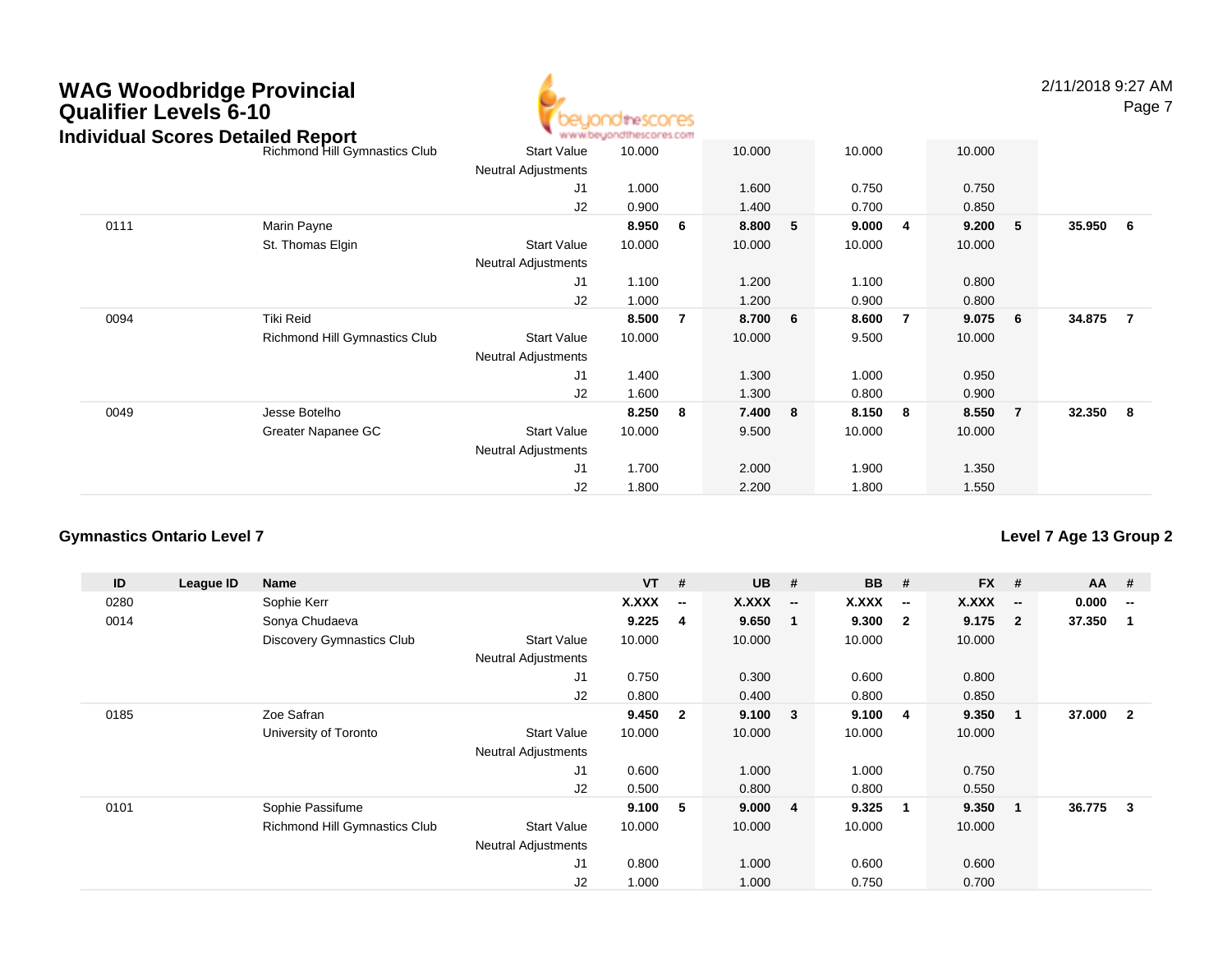### **WAG Woodbridge Provincial Qualifier Levels 6-10** $\overline{\phantom{a}}$



2/11/2018 9:27 AMPage 8

| Individual Scores Detailed Report |      | www.beyondthescores.com   |                            |        |     |        |              |             |   |        |                |        |    |
|-----------------------------------|------|---------------------------|----------------------------|--------|-----|--------|--------------|-------------|---|--------|----------------|--------|----|
|                                   | 0019 | Luma Margues              |                            | 9.475  |     | 9.550  | $\mathbf{2}$ | 8.425       | 5 | 9.025  | $\overline{4}$ | 36.475 | -4 |
|                                   |      | Discovery Gymnastics Club | <b>Start Value</b>         | 10.000 |     | 10.000 |              | 10.000      |   | 10.000 |                |        |    |
|                                   |      |                           | <b>Neutral Adjustments</b> |        |     |        |              |             |   |        |                |        |    |
|                                   |      |                           | J1                         | 0.450  |     | 0.500  |              | 1.650       |   | 1.050  |                |        |    |
|                                   |      |                           | J2                         | 0.600  |     | 0.400  |              | 1.500       |   | 0.900  |                |        |    |
|                                   | 0089 | Delaney Passero           |                            | 9.325  | - 3 | 8.100  | 5            | $9.125 \t3$ |   | 9.050  | - 3            | 35.600 | -5 |
|                                   |      | Niagara Falls Lightning   | <b>Start Value</b>         | 10.000 |     | 10.000 |              | 10.000      |   | 10.000 |                |        |    |
|                                   |      |                           | <b>Neutral Adjustments</b> |        |     |        |              |             |   |        |                |        |    |
|                                   |      |                           | J1                         | 0.650  |     | 2.000  |              | 0.900       |   | 1.000  |                |        |    |
|                                   |      |                           | J2                         | 0.700  |     | 1.800  |              | 0.850       |   | 0.900  |                |        |    |

#### **Gymnastics Ontario Level 7**

**Level 7 Age 14 Group 2**

| ID   | League ID | <b>Name</b>                      |                            | <b>VT</b> | #                        | <b>UB</b> | #                        | <b>BB</b> | #                        | <b>FX</b> | #                        | <b>AA</b> | #                        |
|------|-----------|----------------------------------|----------------------------|-----------|--------------------------|-----------|--------------------------|-----------|--------------------------|-----------|--------------------------|-----------|--------------------------|
| 0097 |           | Sabrina Xing                     |                            | X.XXX     | $\overline{\phantom{a}}$ | X.XXX     | $\overline{\phantom{a}}$ | X.XXX     | $\overline{\phantom{a}}$ | X.XXX     | $\overline{\phantom{a}}$ | 0.000     | $\overline{\phantom{a}}$ |
| 0115 |           | Alyssa Moorehead                 |                            | 9.650     | $\overline{2}$           | 9.250     | $\mathbf{3}$             | 8.950     | $\overline{2}$           | 9.450     | $\mathbf{1}$             | 37.300    | $\mathbf 1$              |
|      |           | Swing Spring Flip                | <b>Start Value</b>         | 10.000    |                          | 10.000    |                          | 9.500     |                          | 10.000    |                          |           |                          |
|      |           |                                  | <b>Neutral Adjustments</b> |           |                          |           |                          |           |                          |           |                          |           |                          |
|      |           |                                  | J1                         | 0.400     |                          | 0.700     |                          | 0.550     |                          | 0.600     |                          |           |                          |
|      |           |                                  | J2                         | 0.300     |                          | 0.800     |                          | 0.550     |                          | 0.500     |                          |           |                          |
| 0289 |           | Danielle Baio                    |                            | 9.400     | $\mathbf{3}$             | 9.250     | $\overline{\mathbf{3}}$  | 8.825     | $\overline{4}$           | 9.300     | $\overline{2}$           | 36.775    | $\overline{2}$           |
|      |           | <b>Global Gymnastics</b>         | <b>Start Value</b>         | 10.000    |                          | 10.000    |                          | 9.500     |                          | 10.000    |                          |           |                          |
|      |           |                                  | Neutral Adjustments        |           |                          |           |                          |           |                          |           |                          |           |                          |
|      |           |                                  | J <sub>1</sub>             | 0.550     |                          | 0.850     |                          | 0.700     |                          | 0.750     |                          |           |                          |
|      |           |                                  | J2                         | 0.650     |                          | 0.650     |                          | 0.650     |                          | 0.650     |                          |           |                          |
| 0128 |           | Cecilia Peon                     |                            | 9.250     | 4                        | 9.050     | $\overline{4}$           | 9.175     | $\overline{\mathbf{1}}$  | 9.150     | 4                        | 36.625    | $\mathbf{3}$             |
|      |           | University of Toronto            | <b>Start Value</b>         | 10.000    |                          | 10.000    |                          | 10.000    |                          | 10.000    |                          |           |                          |
|      |           |                                  | Neutral Adjustments        |           |                          |           |                          |           |                          |           |                          |           |                          |
|      |           |                                  | J <sub>1</sub>             | 0.800     |                          | 1.000     |                          | 0.850     |                          | 0.900     |                          |           |                          |
|      |           |                                  | J <sub>2</sub>             | 0.700     |                          | 0.900     |                          | 0.800     |                          | 0.800     |                          |           |                          |
| 0288 |           | Mya Graham                       |                            | 9.775     | $\mathbf{1}$             | 9.475     | $\overline{1}$           | 7.950     | 5                        | 9.175     | $\mathbf{3}$             | 36.375    | $\overline{4}$           |
|      |           | <b>Global Gymnastics</b>         | <b>Start Value</b>         | 10.000    |                          | 10.000    |                          | 9.500     |                          | 10.000    |                          |           |                          |
|      |           |                                  | <b>Neutral Adjustments</b> |           |                          |           |                          |           |                          |           |                          |           |                          |
|      |           |                                  | J1                         | 0.250     |                          | 0.650     |                          | 1.700     |                          | 0.800     |                          |           |                          |
|      |           |                                  | J <sub>2</sub>             | 0.200     |                          | 0.400     |                          | 1.400     |                          | 0.850     |                          |           |                          |
| 0016 |           | Kaideonna Glassow                |                            | 9.125     | 5                        | 9.325     | $\overline{\mathbf{2}}$  | 8.900     | -3                       | 8.800     | 5                        | 36.150    | 5                        |
|      |           | <b>Discovery Gymnastics Club</b> | <b>Start Value</b>         | 10.000    |                          | 10.000    |                          | 10.000    |                          | 10.000    |                          |           |                          |
|      |           |                                  | Neutral Adjustments        |           |                          |           |                          |           |                          |           |                          |           |                          |
|      |           |                                  | J <sub>1</sub>             | 0.900     |                          | 0.650     |                          | 1.150     |                          | 1.300     |                          |           |                          |